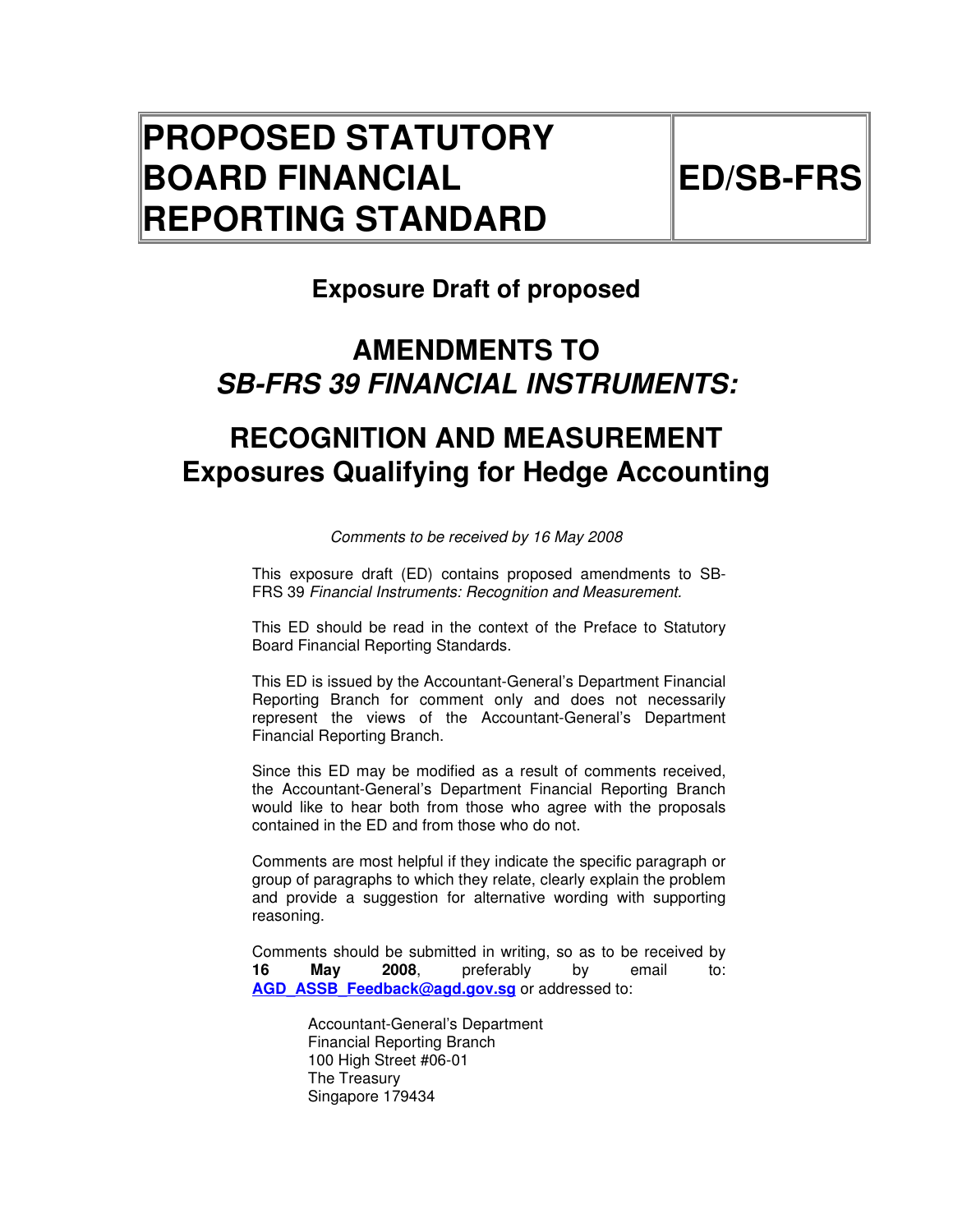Fax: 6332 7678

## **CONTENTS**

**INTRODUCTION** 

#### **INVITATION TO COMMENT**

**PROPOSED AMENDMENTS TO SB-FRS 39 FINANCIAL INSTRUMENTS: RECOGNITION AND MEASUREMENT** 

**Hedged items Effective date and transition Application guidance** 

**BASIS FOR CONCLUSIONS**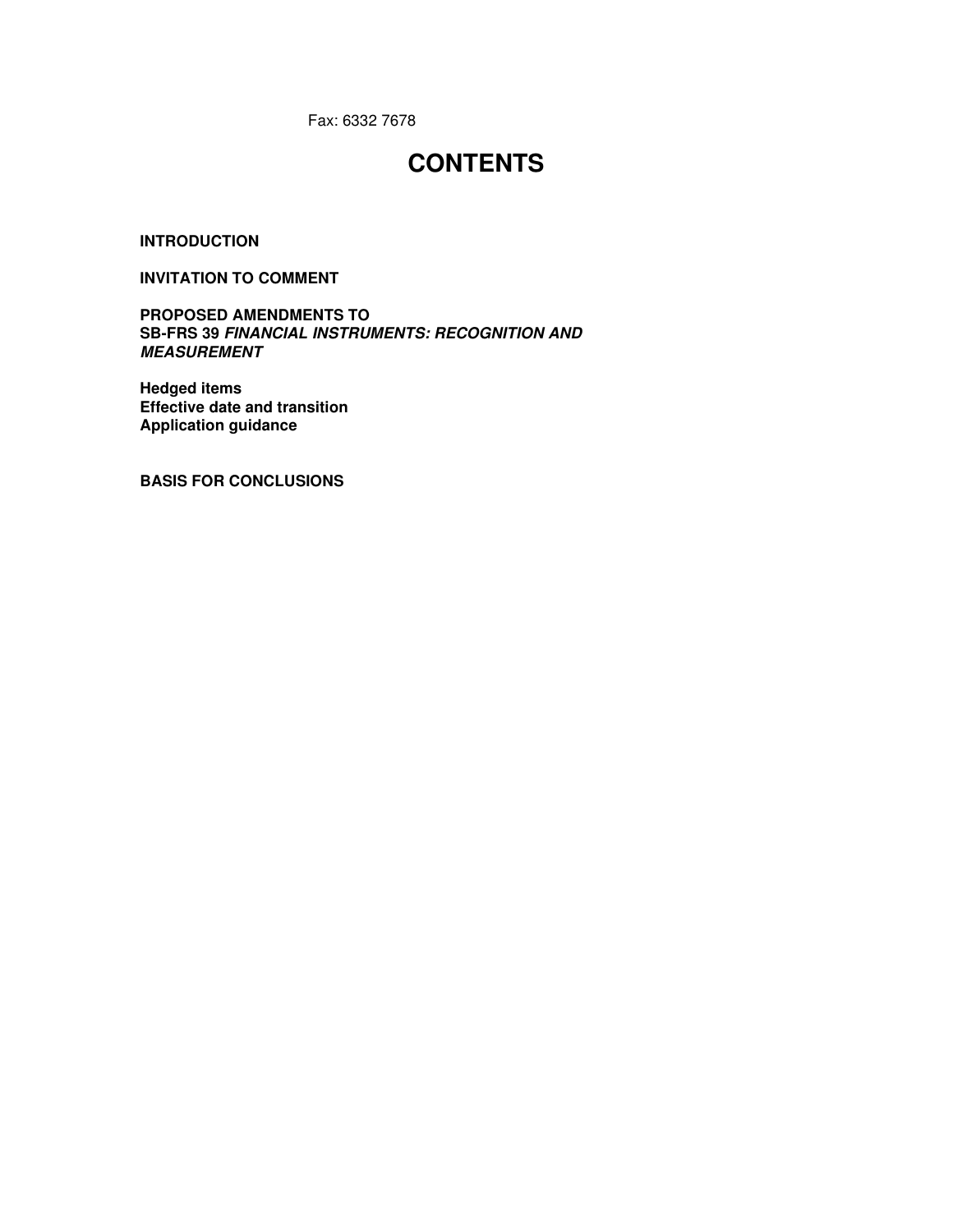# **PROPOSED STATUTORY BOARD FINANCIAL REPORTING STANDARD**

# **ED/SB-FRS**

## **INTRODUCTION**

- 1 This exposure draft contains proposals to amend SB-FRS 39 Financial Instruments: Recognition and Measurement. The purpose of the amendments is to clarify when an entity may designate an exposure to a financial instrument as a hedged item.
- 2 The proposed amendments specify:
	- (a) the risks that qualify for designation as hedged risks when an entity hedges its exposure to a financial instrument; and
	- (b) when an entity may designate a portion of the cash flows of a financial instrument as a hedged item.
- 3 The proposed amendments are intended to clarify the original intentions regarding what can be designated as a hedged risk and when an entity may designate a portion of the cash flows of a financial instrument as a hedged item.

## **INVITATION TO COMMENT**

The Accountant-General's Department Financial Reporting Branch invites comments on the amendments proposed in this exposure draft, particularly on the questions set out below. Comments are most helpful if they:

- (a) comment on the question as stated;
- (b) indicate the specific paragraph or group of paragraphs to which they relate;
- (c) contain a clear rationale; and
- (d) if applicable, include an alternative the Board should consider.

#### **The Accountant-General's Department Financial Reporting Branch is not seeking comments on matters in SB-FRS 39 other than those set out in this exposure draft.**

Respondents should submit comments in writing so as to be received no later than **16 May 2008.**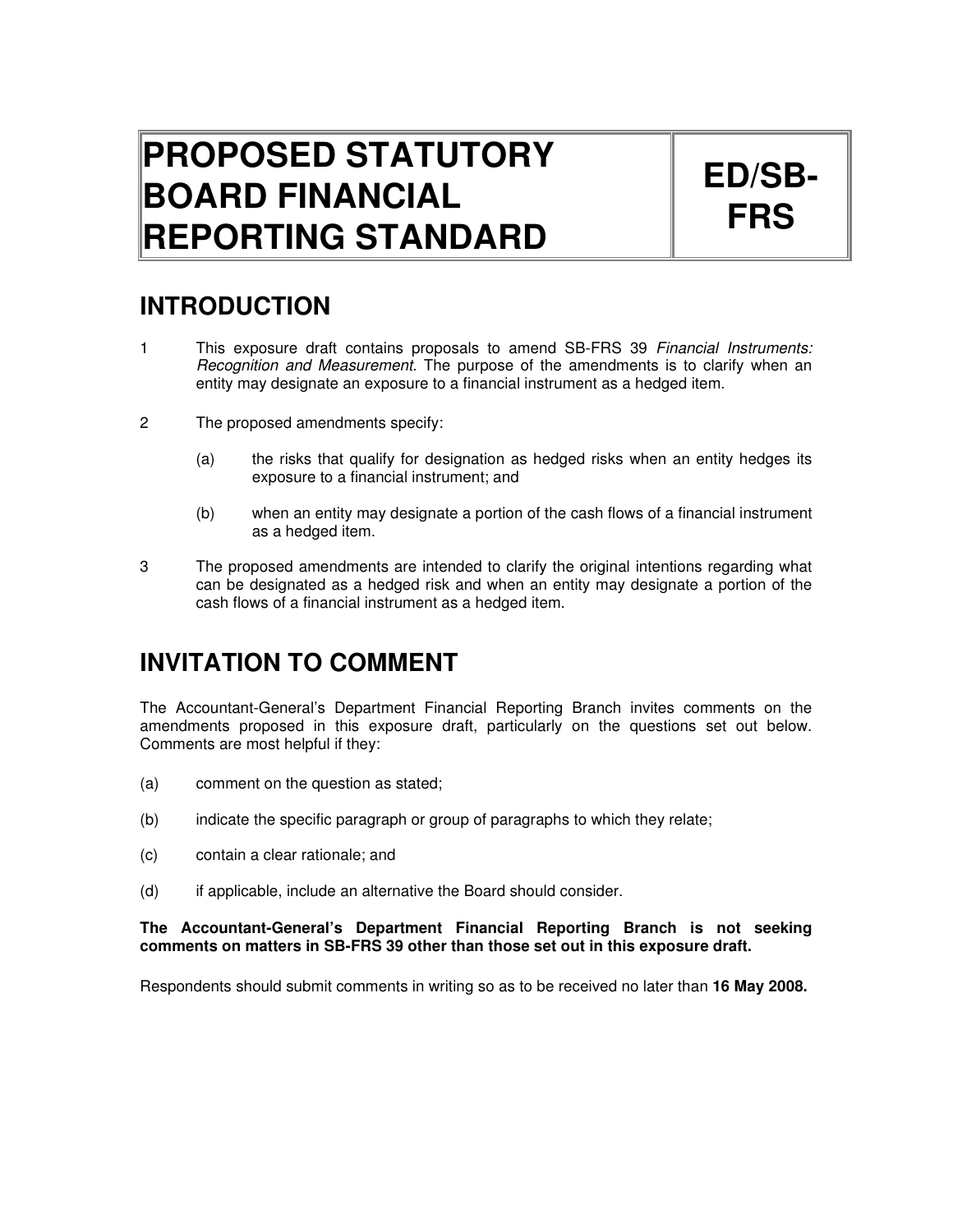## **Question 1 - Specifying the qualifying risks**

The proposed amendments restrict the risks qualifying for designation as hedged risks to those identified in paragraph 80Y.

Do you agree with the proposal to restrict the risks that qualify for designation as hedged risks? If not, why? Are there any other risks that should be included in the list and why?

## Question 2 – Specifying when an entity can designate a portion of the cash **flows of a financial instrument as a hedged item**

The proposed amendments specify when an entity can designate a portion of the cash flows of a financial instrument as a hedged item.

Do you agree with the proposal to specify when an entity can designate a portion of the cash flows of a financial instrument as a hedged item? If you do not agree, why?

Are there any other situations in which an entity should be permitted to designate a portion of the cash flows of a financial instrument as a hedged item? If so, which situations and why?

## **Question 3 – Effect of the proposed amendments on existing practice**

The aim of the proposed amendments is to clarify the Board's original intentions regarding what can be designated as a hedged item and in that way to prevent divergence in practice from arising.

Would the proposed amendments result in a significant change to existing practice? If so, what would those changes be?

### **Question 4 - Transition**

The proposed changes would be required to be applied retrospectively.

Is the requirement to apply the proposed changes retrospectively appropriate? If not, what do you propose and why?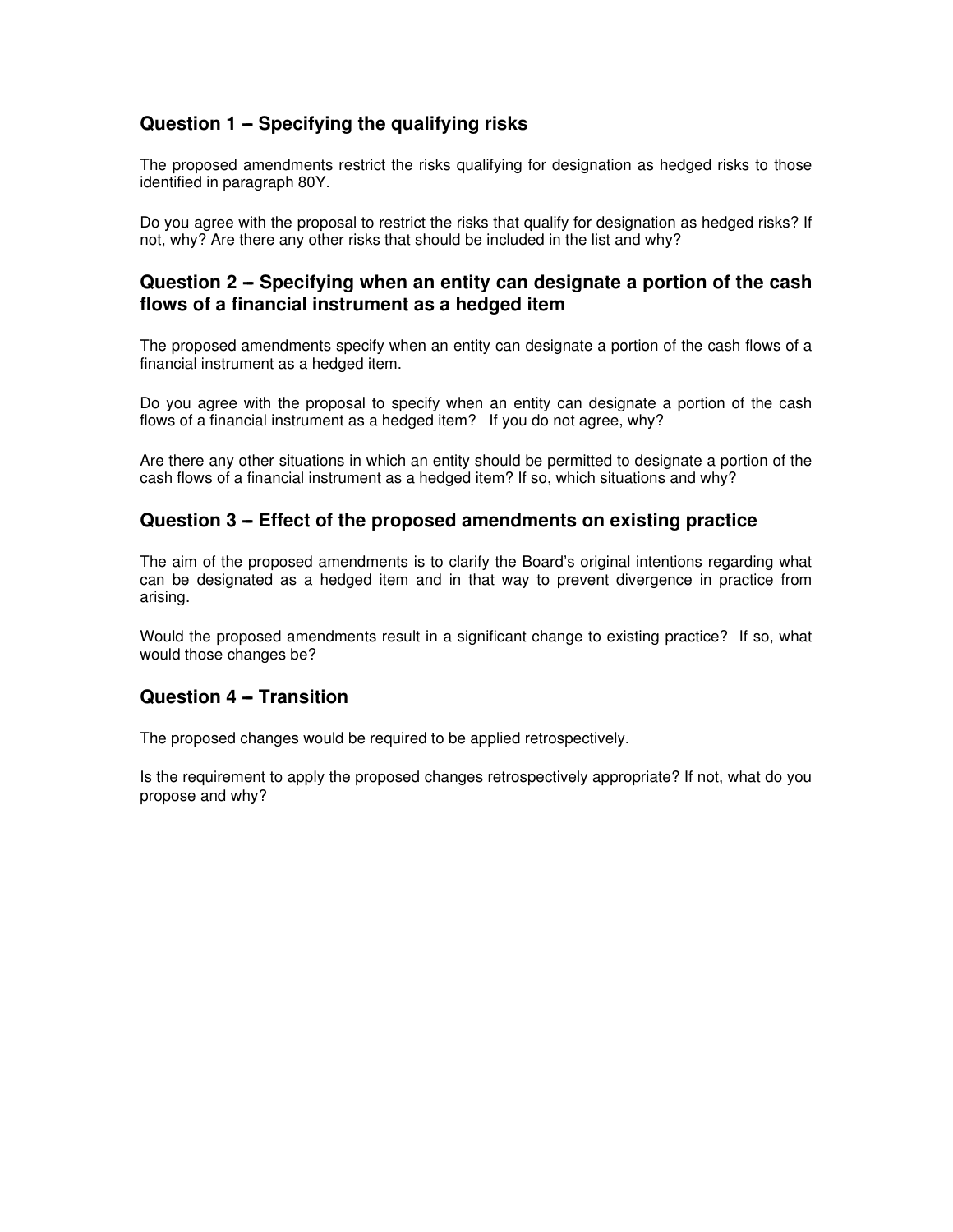## **Proposed amendments to SB-FRS 39 Financial Instruments: Recognition and Measurement**

Paragraph 81 is deleted. Paragraphs 80Y and 80Z are added after the heading below paragraph 80. Paragraph 81 is reproduced for ease of reference.

## **Hedged items**

## **Designation of financial items as hedged items**

- 80Y Subject to the restrictions in paragraph 79, a financial instrument may be designated as a hedged item with respect to all of its risks. Subject to the restrictions in paragraph 79, a financial instrument may also be designated as a hedged item for one or more of the following risks:
	- (a) interest rate risk: the risk that the fair value or future cash flows of the financial instrument will fluctuate because of changes in market interest rates. For example, an entity is permitted to designate as a hedged item changes in the fair value of a fixed rate sterling financial asset attributable to changes in sterling LIBOR or the Bank of England base rate.
	- (b) foreign currency risk: the risk that the fair value or future cash flows of the financial instrument will fluctuate because of changes in foreign exchange rates.
	- (c) credit risk.
	- (d) prepayment risk.
	- (e) the risks associated with the contractually specified cash flows of a recognised financial instrument. For example, an entity may hold a financial asset that pays interest at inflation plus 3 per cent. Assuming that the entity is not required to account for the inflation embedded derivative separately, the entity is permitted to designate as a hedged item changes in the cash flows of the financial asset attributable to changes in inflation. This is because inflation is a contractually specified cash flow of the financial asset. However, an entity holding a fixed rate financial asset is not permitted to designate as a hedged item changes in its fair value attributable to changes in inflation. This is because either the inflation component is not a contractually specified cash flow or, if inflation is a contractually specified cash flow, the remaining component would be a residual.
- 80Z An entity may designate as a hedged item one or more of the following portions of the cash flows of a financial instrument:
	- (a) the cash flows of a financial instrument for part of its time period to maturity (a 'partial term hedge').
	- (b) a percentage of the cash flows of a financial instrument (a 'proportion').
	- (c) the cash flows of a financial instrument associated with a one-sided risk of that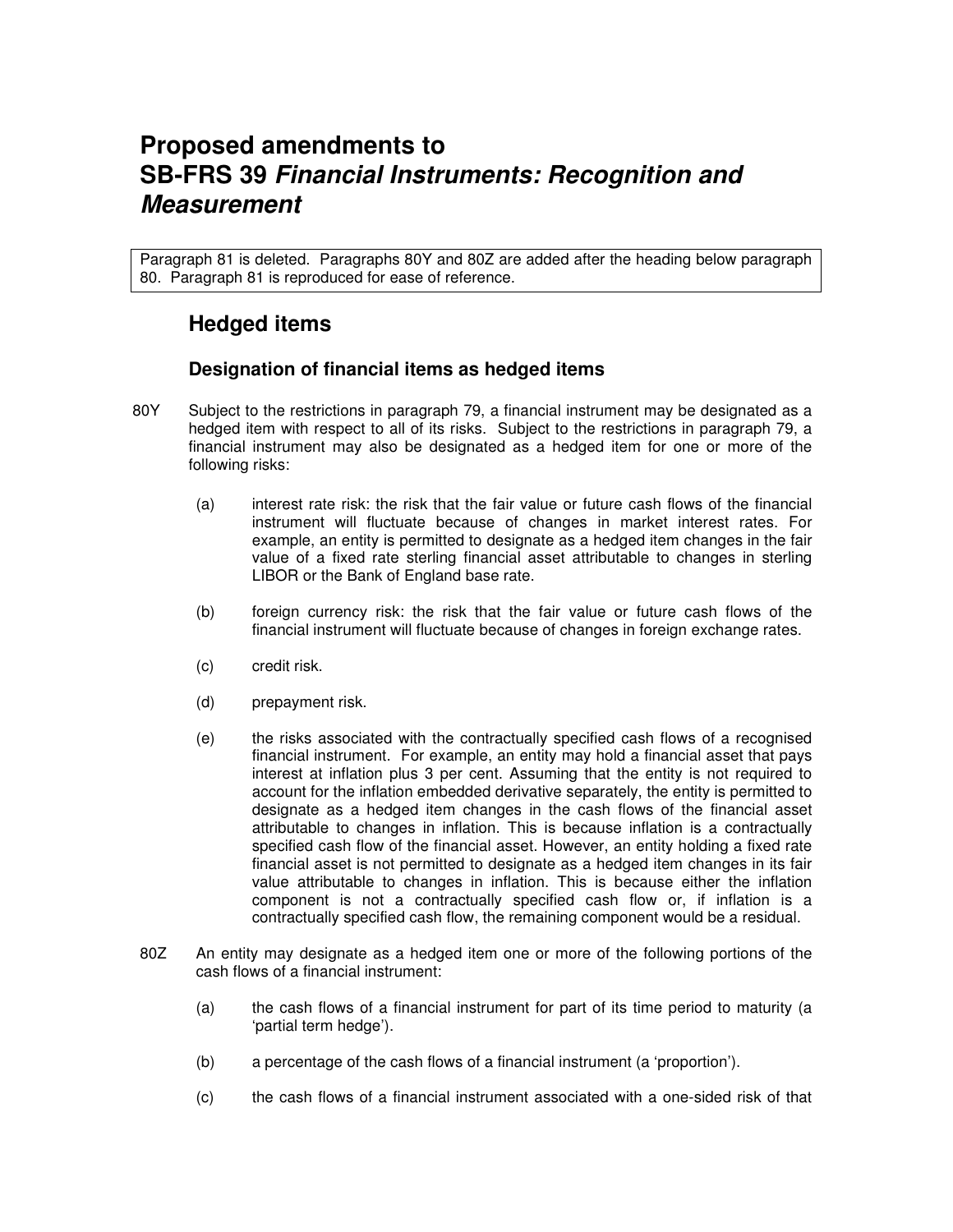instrument (for example, the cash flows resulting from a foreign exchange rate falling below a specified level).

- (d) any contractually specified cash flows of a financial instrument that are independent from the other cash flows of that instrument (for example, the first four interest payments on a floating rate financial liability).
- (e) the portion of the cash flows of an interest-bearing financial instrument that is equivalent to a financial instrument with a risk-free rate.
- (f) the portion of the cash flows of an interest-bearing financial instrument that is equivalent to a financial instrument with a quoted fixed or variable inter-bank rate (for example, LIBOR).
- 80Z If the hedged item is a financial asset or financial liability, it may be a hedged item with respect to the risks associated with only a portion of its cash flows or fair value (such as one or more selected contractual cash flows or portions of them or a percentage of the fair value) provided that effectiveness can be measured. For example, an identifiable and separately measurable portion of the interest rate exposure of an interest-bearing asset or interest-bearing liability may be designated as the hedged risk (such as a risk-free interest rate or benchmark interest rate component of the total interest rate exposure of a hedged financial instrument).

### **Effective date and transition**

Paragraph 108C is added after paragraph 108B.

**108C An entity shall apply the [draft] amendments deleting paragraph 81, adding paragraphs 80Y, 80Z, AG99BA, AG99BB and AG99E and amending paragraph AG99C for annual periods beginning on or after [date to be inserted after exposure]. Earlier application is permitted. If an entity applies the [draft] amendments for a period beginning before [date to be inserted after exposure], it shall disclose that fact.**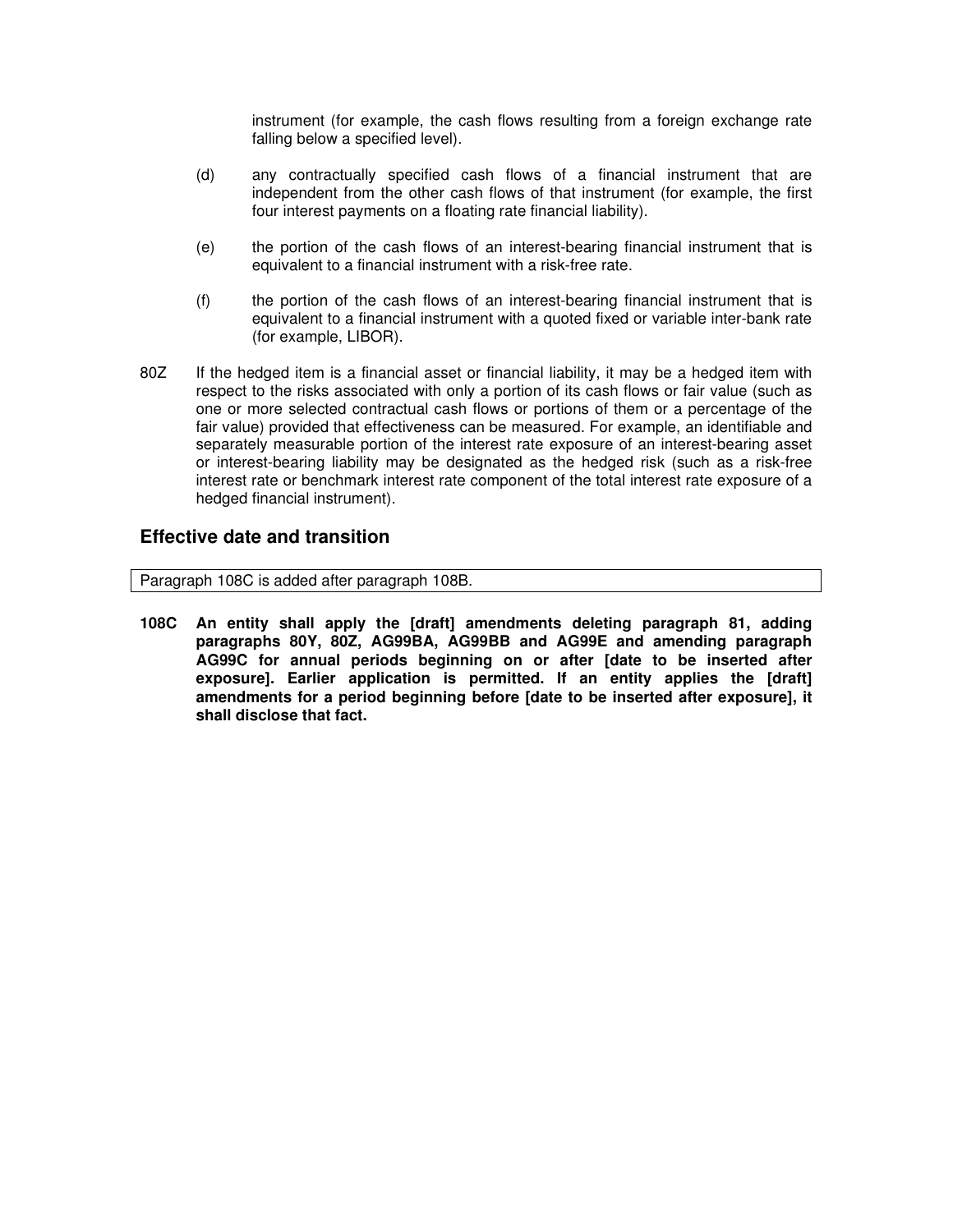## **Appendix A Application guidance**

## **Hedged items**

## **Designation of financial items as hedged items**

#### Paragraphs AG99BA and AG99BB are added after the heading below paragraph AG99B.

- AG99BA A financial instrument may be designated as a hedged item with respect to all of its risks. However, an entity may be managing only a single risk, for example, interest rate risk. To avoid recognising ineffectiveness for the risks not being hedged, an entity is permitted to hedge the financial instrument with respect to one or more of the risks specified in paragraph 80Y. The risks designated as hedged risks must not in aggregate exceed the total risk of the financial instrument.
- AG99BB Hedge effectiveness may be improved if only a portion of the cash flows of a financial instrument is designated as the hedged item. For example, an entity may wish to hedge its exposure to changes in fair value attributable to LIBOR of a CU1,000 fixed rate asset that pays interest at 10 per cent. In order to achieve this, the entity enters into an interest rate swap at market rates under which the entity pays 7 per cent fixed interest and receives LIBOR. If the entity designates as the hedged item all of the cash flows of the entire fixed rate asset (ie CU1,000 + 10 per cent interest) ineffectiveness will arise. However, ineffectiveness might be reduced if the entity designates as the hedged item a portion of the cash flows of the fixed rate asset. For example, the entity could designate a portion of the fixed rate asset that is equal to the cash flows of a CU1,000 fixed rate asset that pays interest at 7 per cent (ie the inter-bank swap rate on the date the swap is entered into). Designating a portion of a financial instrument is permitted only in the situations described in paragraph 80Z. If an entity designates as a hedged item a portion of the cash flows of a financial instrument in accordance with paragraph 80Z, the risks eligible for designation are also restricted to those risks described in paragraph 80Y.

#### Paragraph AG99C is amended. New text is underlined.

AG99C If, in accordance with paragraph 80Z, a portion of the cash flows of a financial asset or financial liability is designated as the hedged item, that designated portion must be less than the total cash flows of the asset or liability. For example, in the case of a liability whose effective interest rate is below LIBOR, an entity cannot designate (a) a portion of the liability equal to the principal amount plus interest at LIBOR and (b) a negative residual portion. However, as discussed in paragraph AG99BA, the entity may designate all of the cash flows of the entire financial asset or financial liability as the hedged item and hedge them for only one particular risk (eg only for changes that are attributable to changes in LIBOR). For example, in the case of a financial liability whose effective interest rate is 100 basis points below LIBOR, an entity can designate as the hedged item the entire liability (ie principal plus interest at LIBOR minus 100 basis points) and hedge the change in the fair value or cash flows of that entire liability that is attributable to changes in LIBOR. The entity may also choose a hedge ratio of other than one to one in order to improve the effectiveness of the hedge as described in paragraph AG100.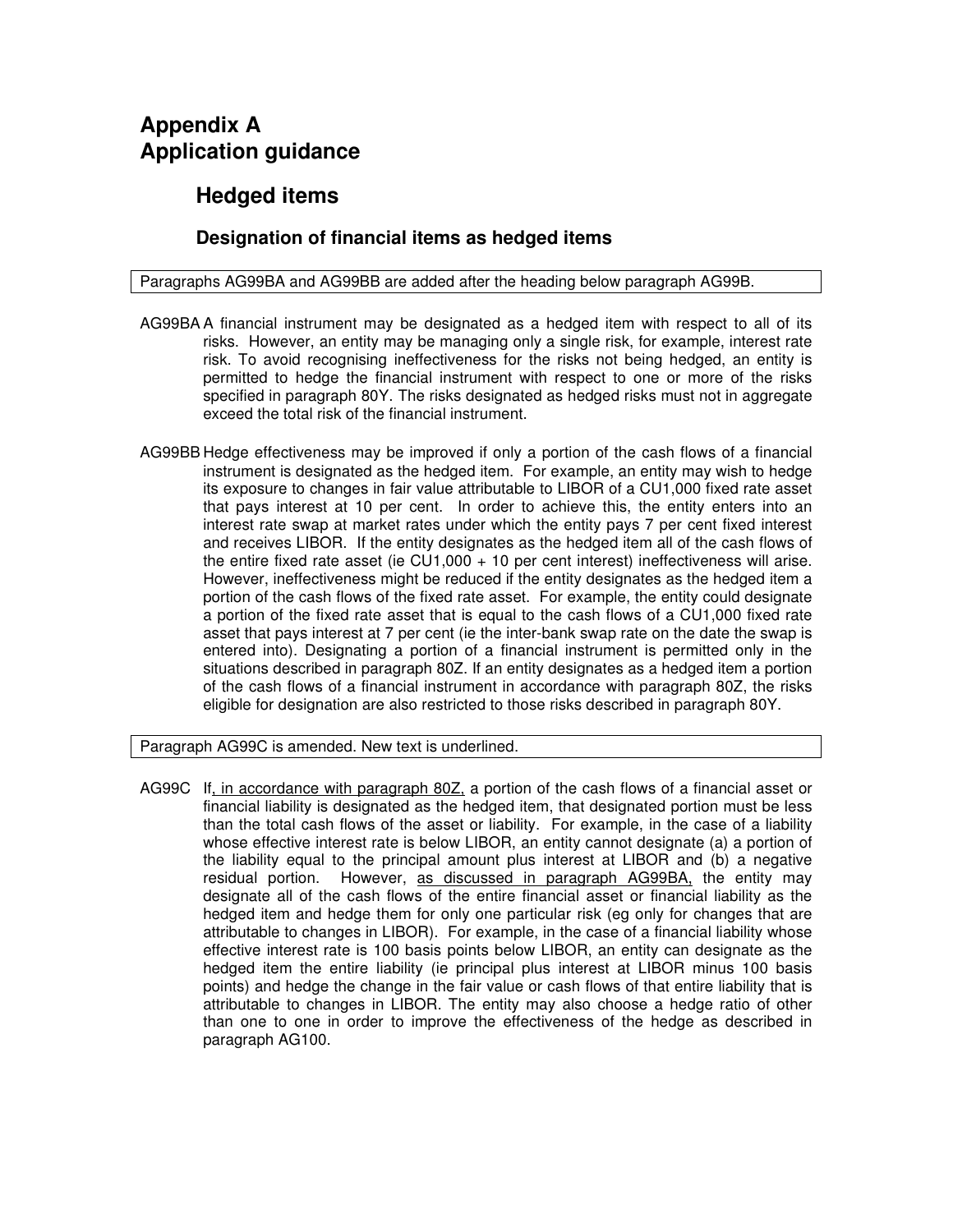Paragraph AG99E is added after paragraph AG99D.

AG99E In designating as a hedged item a portion of a financial instrument, an entity cannot specify as the hedged item a cash flow that does not exist in the financial instrument as a whole. For example, in designating a one-sided risk (such as the decrease in the fair value of a financial asset) as a hedged portion, an entity cannot include any cash flows that are imputed or inferred in the designated hedged portion (for example, inferring the cash flows arising from the time value of a hypothetical written option in a non-derivative financial asset).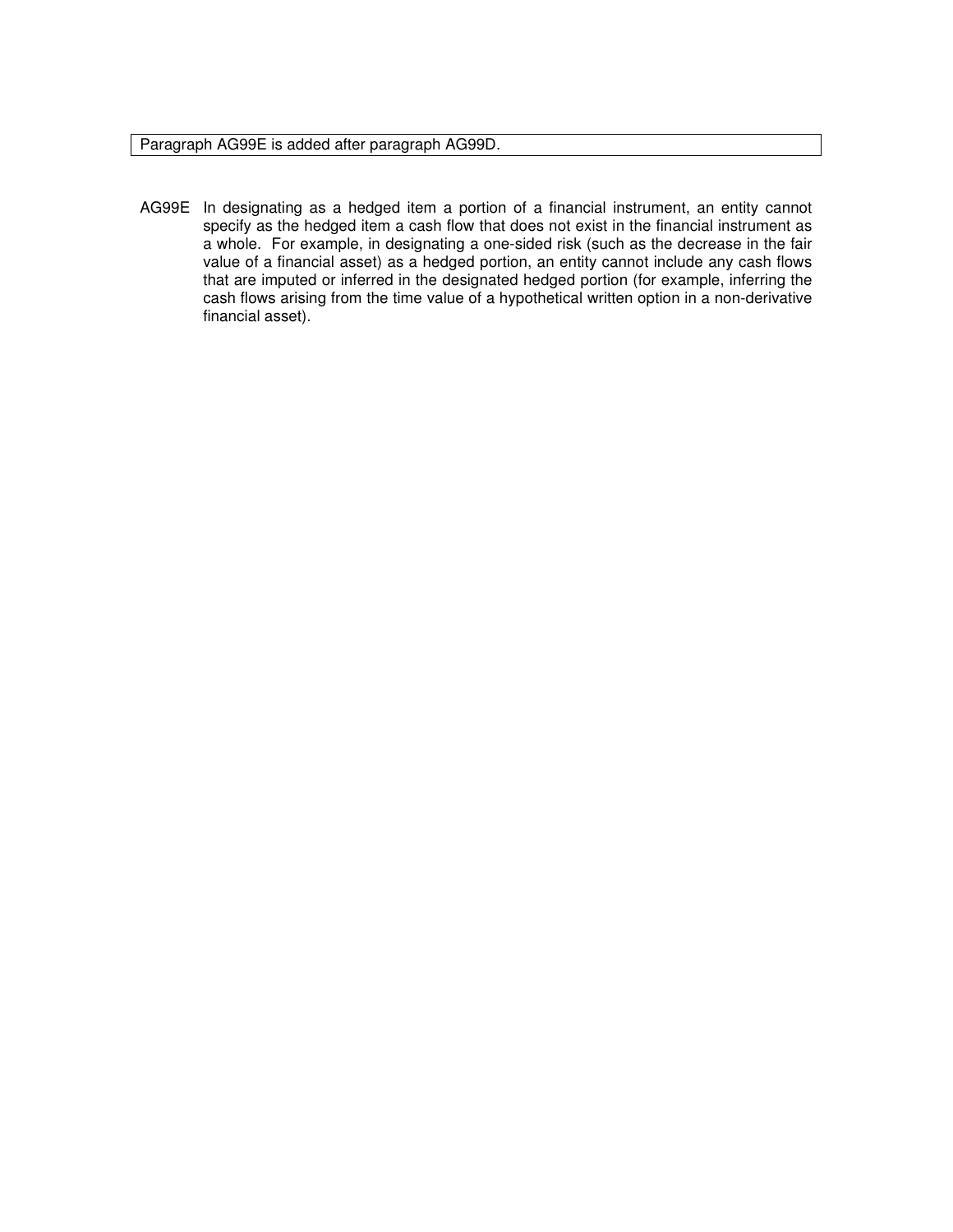## **Basis for Conclusions**

This Basis for Conclusions accompanies, but is not part of, the proposed amendments to SB-FRS 39.

## **Introduction**

- BC1 This Basis for Conclusions summarises considerations in reaching the conclusions in the exposure draft of proposed Amendments to SB-FRS 39—Exposures Qualifying for Hedge Accounting. It gave greater weight to some factors than to others.
- BC2 Requests for guidance were received on what SB-FRS 39 permits to be designated as a hedged item. In particular, constituents were asked to provide guidance on when a portion of the cash flows of a financial instrument can be designated as a hedged item. Rather than dealing with these requests individually, a principle was attempted to be developed that could be used as guidance on what SB-FRS 39 permits to be designated as a hedged item. However, such a principle was unable to be developed. Consequently, guidance was sought on how to address this issue.
- BC3 It was acknowledged that additional guidance is required on what can be designated as a hedged item in accordance with SB-FRS 39. Although research work is currently being undertaken that will ultimately lead to the replacement of SB-FRS 39, this work is at an early stage. Consequently, it was decided to propose the amendments to SB-FRS 39 contained in the exposure draft.
- BC4 The aim of the proposed amendments is to clarify the original intentions regarding what can be designated as a hedged risk and when an entity may designate a portion of the cash flows of a financial instrument as a hedged item.
- BC5 The proposed amendments relate only to situations in which an entity designates as a hedged item a financial instrument (or some part of that financial instrument). The exposure draft does not deal with situations in which an entity designates a non-financial item as a hedged item because it concluded that the requirements of SB-FRS 39 are clear in this respect.

## **Specifying the qualifying risks (paragraph 80Y)**

- BC 6 It was considered whether to amend SB-FRS 39 to specify the risks that qualify for designation as a hedged risk. It was concluded that specifying eligible risks would help clarify the original intentions regarding what can be designated as a hedged item. Consequently, it was decided to propose an amendment to SB-FRS 39 to specify which risks qualify for designation.
- BC7 It was noted that US generally accepted accounting principles (GAAP) restrict the risks that can be designated as hedged risks to benchmark interest rate risk, foreign currency risk and credit risk. It was concluded that all of these risks should be eligible for designation as hedged risks. However, it was noted that in practice entities applying SB-FRS 39 designate any market interest rate as a hedged risk rather than restricting the risks to benchmark interest rate risk. Because the intention is not to change existing practice significantly, it was decided to permit the designation of any market interest rate as a hedged risk.
- BC8 It was also noted that SB-FRS 39 permits an entity to hedge the risk that a financial asset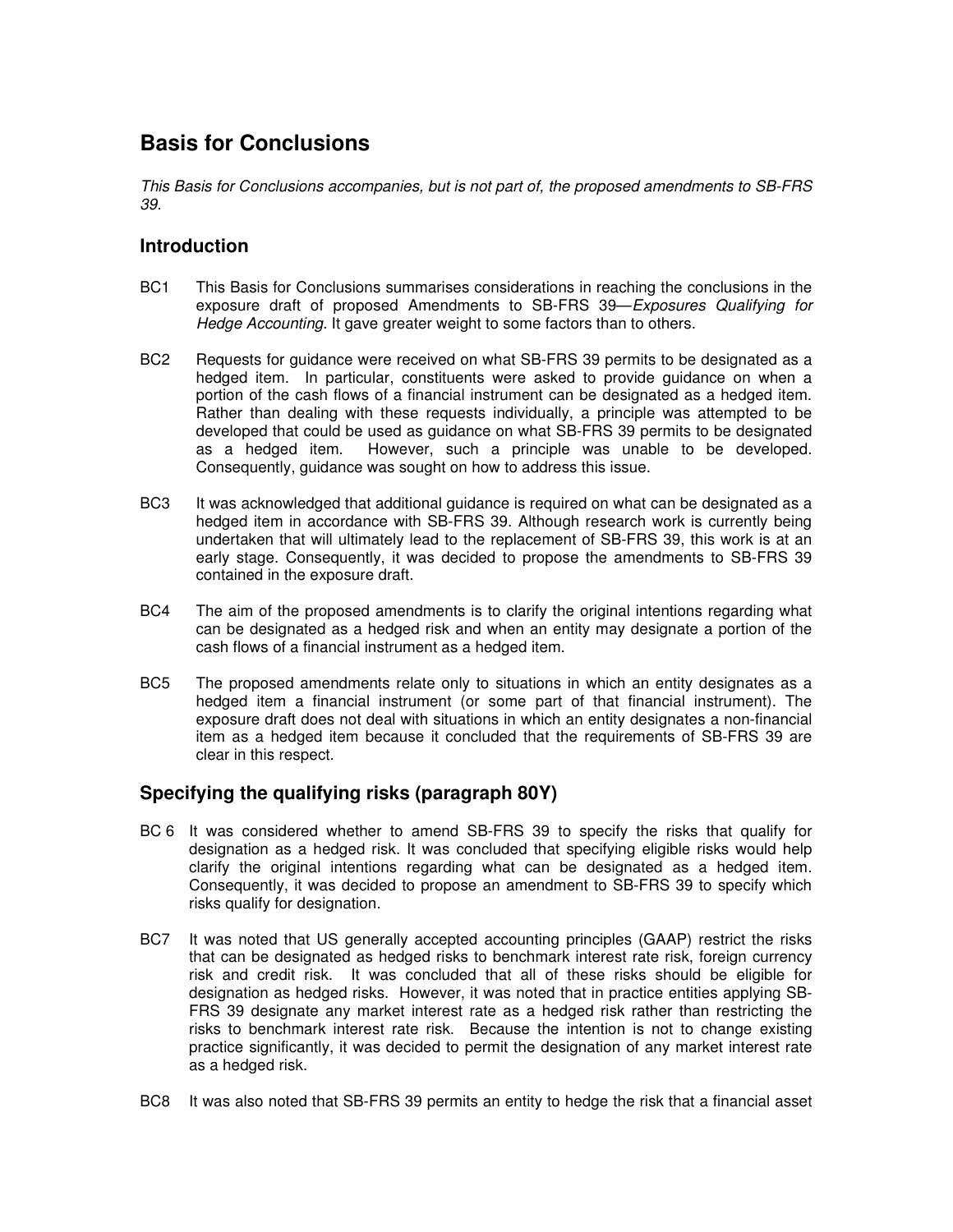will be repaid early ('prepayment risk') except when the financial asset is classified as a held-to-maturity investment. Consequently, it was decided that the proposed amendments to SB-FRS 39 should specify prepayment risk as a risk that qualifies for designation as a hedged risk.

BC9 Lastly, it was decided to permit the risks associated with the contractually specified cash flows of a recognised financial instrument to be designated as a hedged risk. This is because a contractually specified cash flow represents a separately identifiable and measurable risk of the financial instrument.

## **Designating a portion of a financial instrument as a hedged item (paragraph 80Z)**

- BC10 It was also decided to propose an amendment to SB-FRS 39 to provide additional guidance on when a portion of the cash flows of a financial instrument can be designated as a hedged item.
- BC11 Four possible approaches to providing guidance on this point were discussed:
	- (a) remove the ability to hedge a portion of the cash flows of a financial instrument;
	- (b) develop a principle that could be used to determine when a portion of the cash flows of a financial instrument can be designated as a hedged item;
	- (c) converge with US GAAP on this point; or
	- (d) specify when a portion of the cash flows of a financial instrument can be designated as a hedged item.
- BC12 It was decided to propose approach (d). In specifying when an entity can designate a portion of the cash flows of a financial instrument as a hedged item, its objectives for the amendment were considered, ie to provide additional guidance without significantly changing existing practice. Consequently, the situations in which it is proposed that an entity should be permitted to designate as a hedged item a portion of the cash flows of a financial instrument are, to the extent that they are consistent with the original intentions, those that it is understood are most commonly designated in practice.
- BC13 It is acknowledged that the approach proposed in this exposure draft is rules rather than principle-based and does not lead to convergence with US GAAP. However, it is considered that this approach has the following advantages:
	- (a) The situations in which an entity can designate a portion of the cash flows of a financial instrument are clearly defined in this proposed approach, making application of the hedge accounting requirements of SB-FRS 39 simpler.
	- (b) It places effective restrictions on when an entity can designate as a hedged item a portion of the cash flows of a financial instrument. This ensures that the situations in which ineffectiveness exists but is not recognised are minimised.
	- (c) Limiting the situations in which an entity can designate as a hedged item a portion of the cash flows of a financial instrument to those situations that are commonly used in practice minimises the impact of the proposed amendments on practice.
	- (d) Amendments of this type are relatively simple to implement, requiring only minor